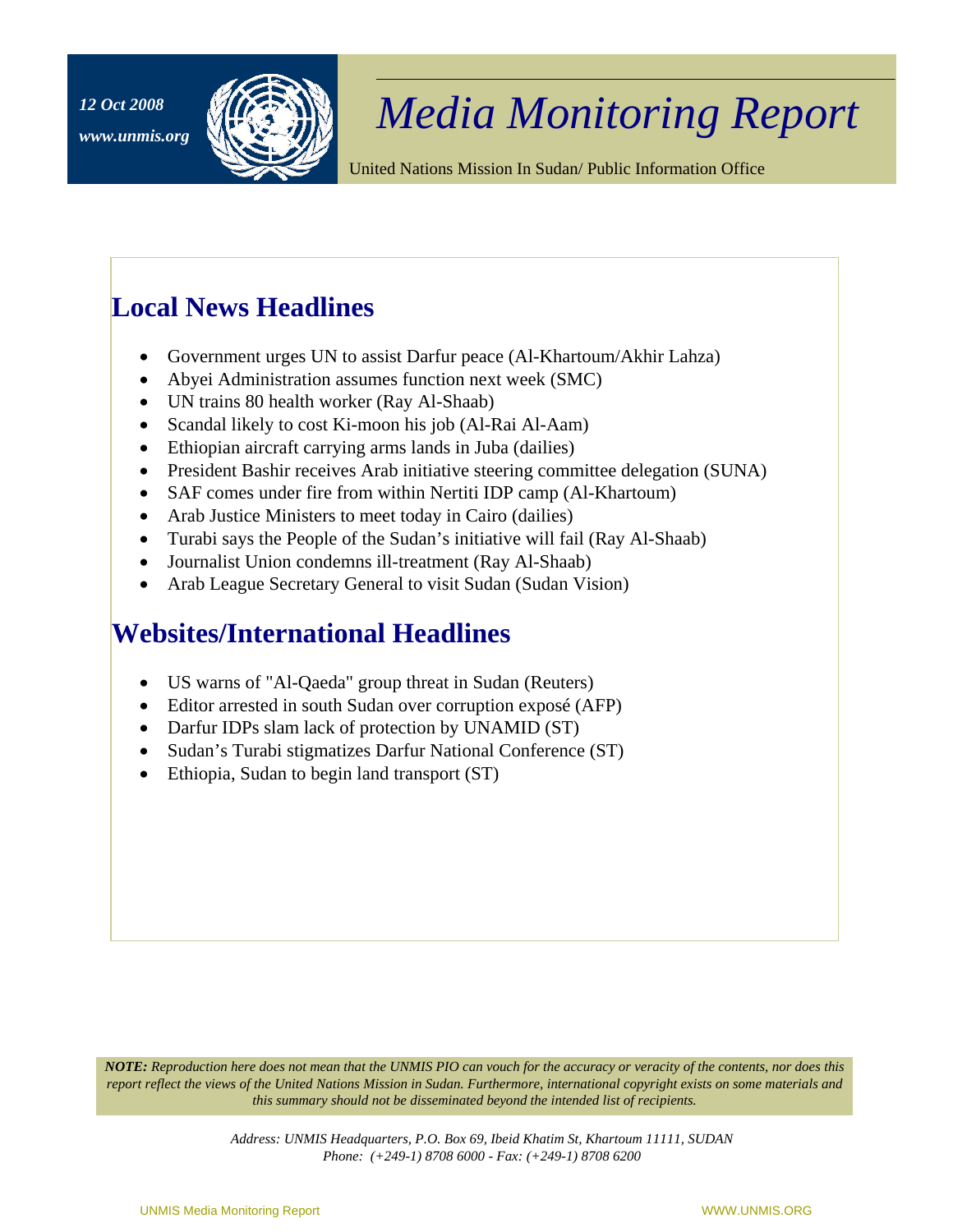# **Highlights**

## **Local Arabic and English Language Press**

#### *Government urges UN to assist Darfur peace*

*Al-Khartoum* reports the South Darfur State Acting Governor Farah Mustafa has urged the UN Undersecretary General Alain Le Roy to assist Sudan Government to achieve peace and to provide UNAMID with necessary equipment to enable it to contribute towards stability and security in Darfur. Mustafa told Le Roy yesterday that the security situation in Darfur was improving.

*Akhir Lahza* reports Le Roy said coming weeks would witness completion of UNAMID deployment in Darfur to keep peace and protect relief convoys. He has said UN would transport hybrid equipment from Al-Obeid Airport to Darfur, noting the step was in execution of last week's agreement with Sudan Government.

#### *Abyei Administration assumes function next Week*

*Sudan Media Centre* (**SMC)** reports the Abyei Area Deputy Chief Administrator Rahama Al Nur Abdel Rahman said in an exclusive statement to SMC that the newly–appointed Abyei administrators would assume their functions next week. Rahama said the priority of the administration at this stage would be the repatriation of IDP to their original areas as well as security.

#### *UN trains 80 health worker*

*Ray Al-Shaab r*eports UNFPA said it trained 80 health employees in collaboration with GoSS Ministry of Health on how to assist mothers during delivery. Representatives from the Greater Equatoria, Greater Upper Nile and Bahr el Ghazal attended the training session.

#### *Scandal likely to cost Ki-moon his job*

*Al-Rai Al-Aam* reports the UNSG is at risk of being removed from his post because of signing a secret cooperation agreement between UN and NATO authorizing the latter to act without consultation with member states and the SC permanent members.

#### *Ethiopian aircraft carrying 15 tons of arms landed in Juba*

*Local dailies* report an Ethiopia military aircraft (Antonov – 12) carrying over 15 tons of arms landed in Juba Airport on Friday. Sources said UN monitors have searched the plane which is presently at Juba airport. The plane is carrying artillery, rockets and ammunition of anti-aircraft and anti-armored vehicles. According to the sources Ethiopia supplied SPLA with 10 tanks three months ago.

*Al-Intibaha* reports SPLA cordoned off the aircraft and prevented UNMIS and JIUs from approaching it. UNMIS denied knowledge about the aircraft cargo but a JIU informed source said the relevant parties held a meeting yesterday with SPLA command but no agreement was reached to contain the crisis. The JIU source said the plane was also carrying 19 Ethiopian military experts and that SPLA tried to unload the aircraft in the night but UN objected on the grounds of CPA violation. Sources claimed the cargo was intended for display at a military exhibition in Juba. Intensive consultations were held yesterday between JIU, UNMIS and SPLA

**Page 2 of 6**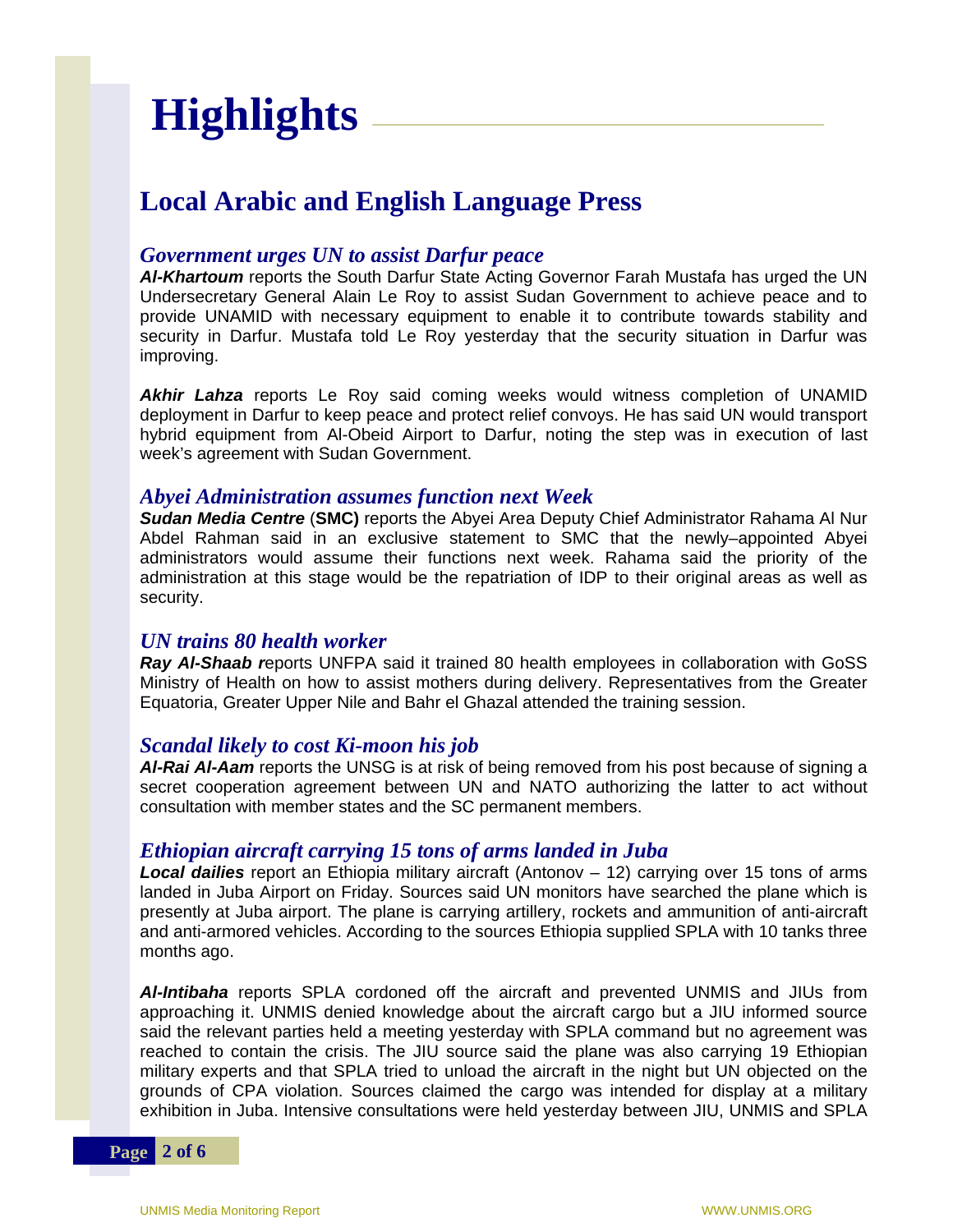but all efforts were failed to convince SPLA to allow search of the plane.

*Al-Rai Al-Aam* reports the MFA is conducting contacts with Ethiopia and Kenya about the aircraft and the ship seized by pirates. It said the MFA is also likely to summon the Ethiopian and Kenyan Ambassadors.

#### *President Al-Bashir receives Arab initiative steering committee*

*Sudan News Agency (SUNA)* reports President Bashir has affirmed full support for the Arab initiative for solving Darfur issue. The President met yesterday the delegation of the steering committee of the initiative, led by the Qatari State Minister for Foreign Affairs Ahmed Ben Abdalla Al-Mahmoud. The Qatari Minister said they explained to the President the objectives of the visit and its outcome and they handed over to the President a copy of the Arab initiative for solving Darfur problem.

#### *SAF comes under fire from within Nertiti IDP camp*

*Al-Khartoum* reports SAF unit was fired at yesterday from within Nertiti IDP camp, in Jebel Marra, in South Darfur. SAF spokesperson Al-Agbash told SMC a SAF soldier was wounded and two attackers have been killed in the incident. He said SAF retaliated when fired at from within the camp.

#### *Arab Justice Ministers meet today in Cairo*

*Local dailies* report the Arab Justice Ministers will hold an extraordinary meeting today in Cairo to discuss legal aspects of the dispute between the Sudanese Government and the ICC. Sudan Government requested the meeting for discussion on the ICC Prosecutor's application for arrest warrant for Bashir.

#### *Turabi expects failure of the People of the Sudan's initiative*

*Ray Al-Shaab* reports the Popular Congress Party leader Hassan Al-Turabi said his party boycott the people of Sudan's initiative because it is too late. He said his party had repeatedly tried to convince the NCP to resolve Darfur crisis but to no avail. He expected failure of the initiative because of non-participation of the Darfur armed movement. "The Popular Congress Party has not been invited to participate," he said.

#### *Journalist Union condemns ill-treatment*

*Ray Al-Shaab* reports the General Union of the Sudanese Journalists has urged its members to boycott activities of the departments and corporations which do not respect journalists. The Union condemned the ill-treatment of a group of journalists invited by the MFA to accompany the Qatari Minister of State to Juba. The journalists were asked to get out of the aircraft although they have been officially invited to travel.

#### *Arab League Secretary General to visit Sudan*

*Sudan Vision* reports the Arab league Secretary General Amru Musa will arrive in Khartoum next Wednesday on two-day official visit to discuss with Sudanese officials the Qatari initiative and ICC application for arrest warrant for Bashir.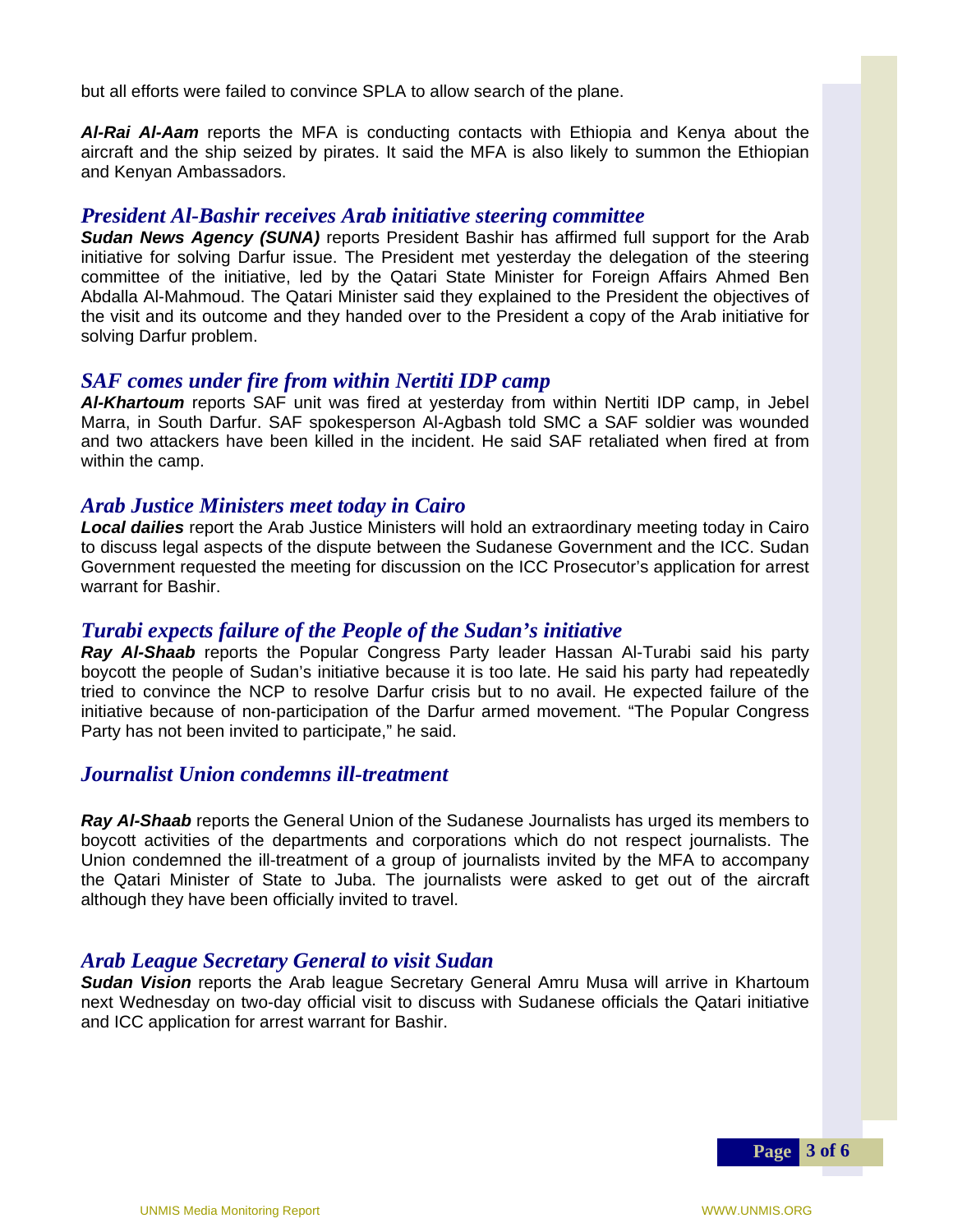## **Website/International News Coverage**

#### *US warns of "Al-Qaeda" group threat in Sudan*

By Andrew Heavens

KHARTOUM (*Reuters)* - The United States said on Saturday a group called "Al Qaeda in the Land of the Two Niles" has threatened its citizens and allies in Sudan, adding to fears of a growing extremist presence in the country.

Embassy officials also said they had warned staff against using a Khartoum cafe popular with Westerners and rich Sudanese. The Sudanese government has repeatedly denied al Qaeda has an active presence in Sudan.

A message on the U.S. embassy website said the group had issued a statement which referred to the murder of U.S. aid official John Granville and his driver on January 1.

The group said its "jihad and fight against the United States of America and its allies of crusaders and apostates will continue," according to the embassy.

Another U.S. embassy message said it had warned staff not to use the Ozone cafe in an affluent Khartoum district as it was "particularly vulnerable". Ozone is an open air cafe in the centre of a busy roundabout surrounded by houses and businesses. Staff and customers are clearly visible from the road and buildings. An embassy spokeswoman said she could not comment on whether the Ozone warning was linked to the Al Qaeda threat.

There have been growing fears that extremist groups have set up operations in Khartoum.

In August 2007, Sudanese security services said they had broken up a plot to attack the French, British, U.S. and U.N. diplomatic missions in Khartoum.

The group was discovered in a Khartoum house after explosives went off by accident, foreign sources said.

Five men are currently appearing in court in Khartoum charged with the murder of John Granville and his driver Abdelrahman Abbas Rahama. All five deny the charge.

Prosecutors said the groups that killed Granville and his driver targeted Americans, thought were trying to "Christianize" the predominantly Muslim nation.

Earlier this year, al Qaeda graffiti also started appearing on walls in the capital.

Sudan, which hosted al Qaeda chief Osama bin Laden in the 1990s, has been on a U.S. list of state sponsors of terrorism since 1993.

#### *Editor arrested in south Sudan over corruption exposé*

11/10/08, JUBA (*AFP*) - A local newspaper editor said on Saturday he was being held by southern Sudanese authorities for publishing an article critical of corruption in the semiautonomous, post-conflict region. Nhial Bol, editor of The Citizen, said police arrested him on Friday morning for a story printed October 7, which lay corruption accusations against the ministry of legal affairs and constitutional development in southern Sudan.

"This should be a civil case, but I have been told I will be held for three days without bail," Bol

**Page 4 of 6**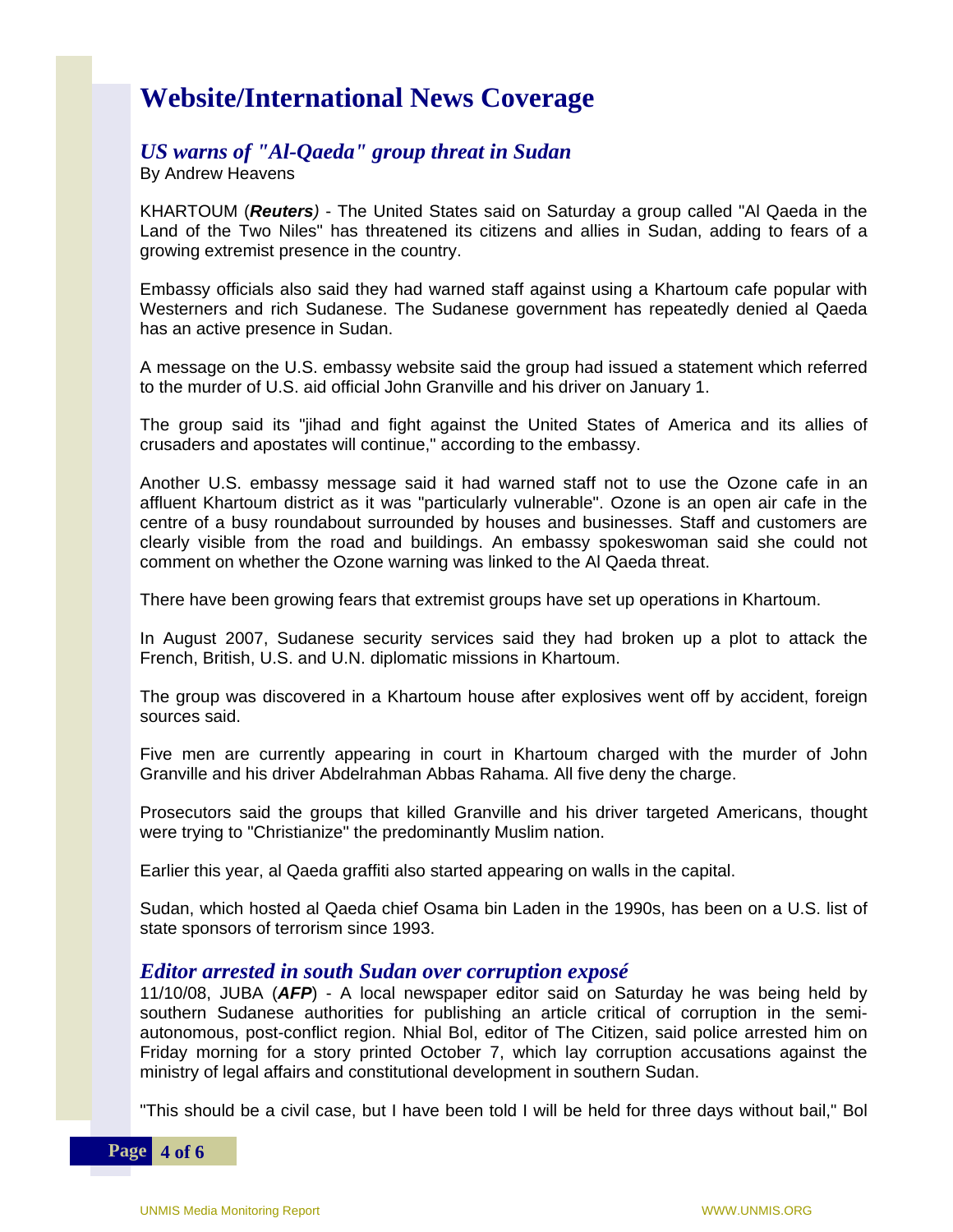told *AFP* by telephone from inside a police station in the southern capital, Juba. "We have verified the facts of the story, but any action -- if they want to challenge it -- should be taken against me through the use of the courts, not by taking me to jail."

Police were not immediately reachable for comment.

Accusations of corruption have dogged mass reconstruction projects in the south. It is not the first time the combative editor has brushed with the law. His southern-based, English-language newspaper was suspended by the authorities in Khartoum last month, although it has since been allowed to continue printing in the Sudanese capital. Sudan has tightened restrictions on local media in recent months, demanding that newspapers based in the south move their head offices to Khartoum.

The country's interim constitution upholds freedom of the press and expression. But censorship is practiced daily. In Khartoum, the powerful security apparatus inspects newspaper editions nightly, while editors who refuse to remove articles deemed offensive risk a ban on their publications.

According to a report on the Sudan Tribune website, the editor said he was detained for publishing an article critical of high salaries practices in GoSS legal affairs. "In Khartoum there is dictatorship and in Juba corruption is spreading like wildfire", Bol said, adding that he was certain of the accuracy of the story.

#### *Darfur IDP slam lack of protection by UNAMID*

 (KHARTOUM) *Sudan Tribune website*, 11/10/08 — Darfur displaced slammed the role played by the hybrid peacekeeping force in the protection of civilians in the camps and elsewhere.

representatives criticized the lack of protection for the civilians inside the camp. They said that Under-Secretary-General for Peacekeeping Operations Alain Le Roy, accompanied by UNAMID head Rodolphe Adada visited IDP camps in south Darfur states. Kalma camp IDP the UNAMID had failed to bring security to the IDPs. They also asked for the deployment of Western peacekeepers with the necessary military capabilities to deter any attack on Darfur camps.

Le Roy visited the graveyard where the dozens of displaced killed by the Sudanese authorities last August are buried.

IDP spokesperson Hussein Abu Sharati told the Sudan Tribune they presented a memorandum to Le Roy comprising 47 demands. He said the IDPs still demand disarmament of the Janjaweed and renewed security before any talks. He urged the international community not to freeze the indictment of the Sudanese President. "Any move in this direction means carte blanche from the U.N." he said.

 While in El Fasher, Le Roy also met with local civil society representatives, whom he referred to as "natural allies" in the peace process in the region. He also met with Minni Minawi the former rebel leader turned senior Presidential Assistant. He discussed with him the implementation of Abuja agreement.

#### *Sudan's Turabi stigmatizes Darfur National Conference*

11/10/08 (KHARTOUM) *Sudan Tribune website*— Islamist opposition leader Hassan Al-Turabi today belittled President Bashir's initiative for a national peace conference on Darfur as an attempt to block the ICC effort to prosecute him.

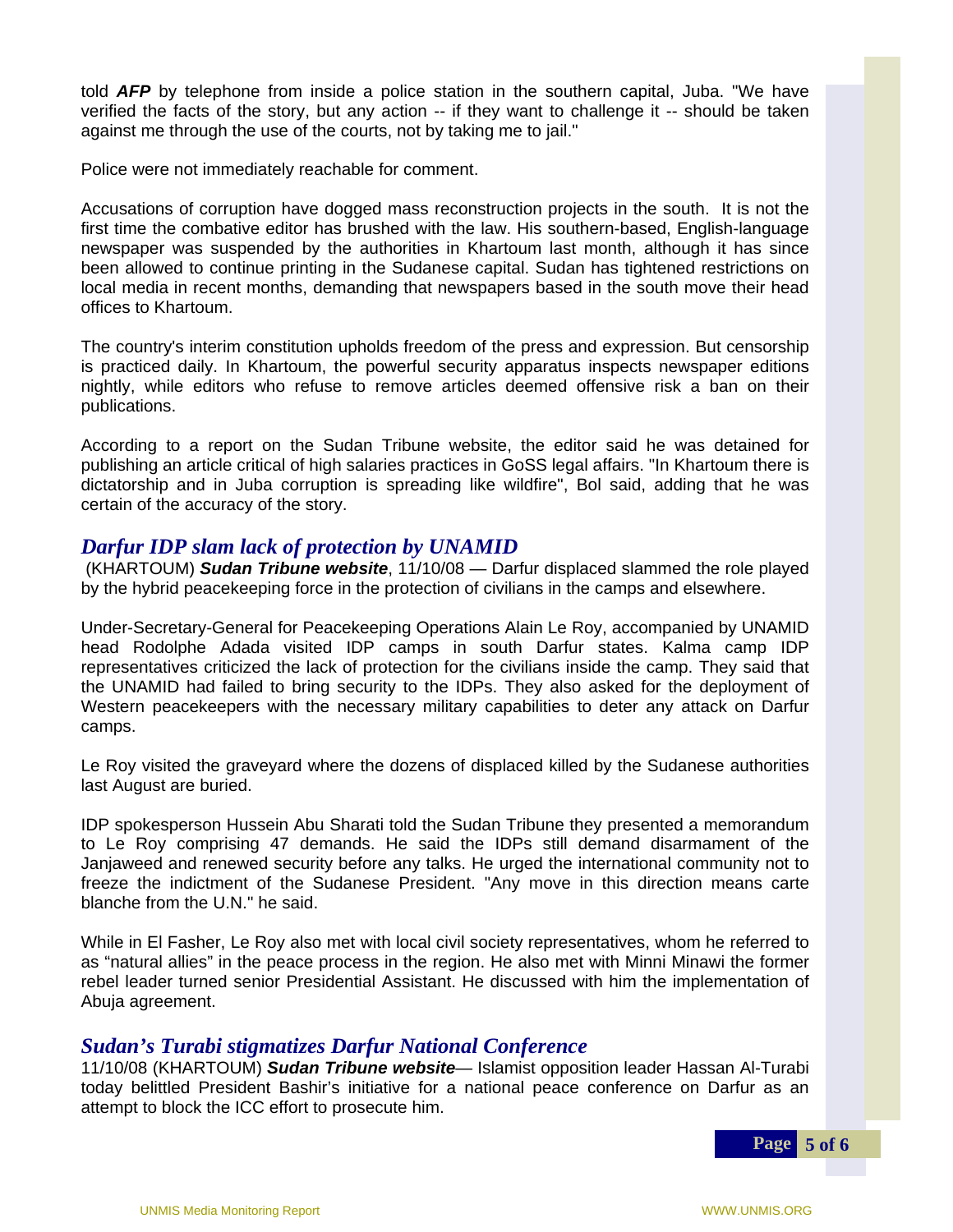A national conference on the Darfur crisis ("The People of Sudan's Initiative") is expected to start next Thursday. It was first mooted by President Bashir on 13 July.

Popular Congress Party spokesperson El-Mahboub Abdel Salam told the Sudan Tribune that the PCP had not been invited to the conference.

#### *Ethiopia, Sudan to begin land transport*

11/10/08 (ADDIS ABABA) *Sudan Tribune Website* – The construction of a highway that connects neighboring countries of Ethiopia and Sudan is completed, the Sudanese embassy in Addis Ababa has announced. Most of the construction of the highway connecting the two countries is completed and will be inaugurated in two weeks time, the Sudanese diplomat Mohamed Yousef Hassan told pro-government Walta information center.

Of late, Sudan has become Ethiopia's major oil supplier, while moves are advanced to import electric power from Ethiopia. Sudan exports oil, gas and other commodities to Ethiopia and imports coffee, leather and leather products, tea and other agricultural products.

## **Links**

The Middle East Media Research Institute

October 12, 2008 Saudi and Sudanese Writers Warn Of 'Shi'ite Octopus' Taking Over Sudan

<http://www.memri.org/bin/latestnews.cgi?ID=SD20>